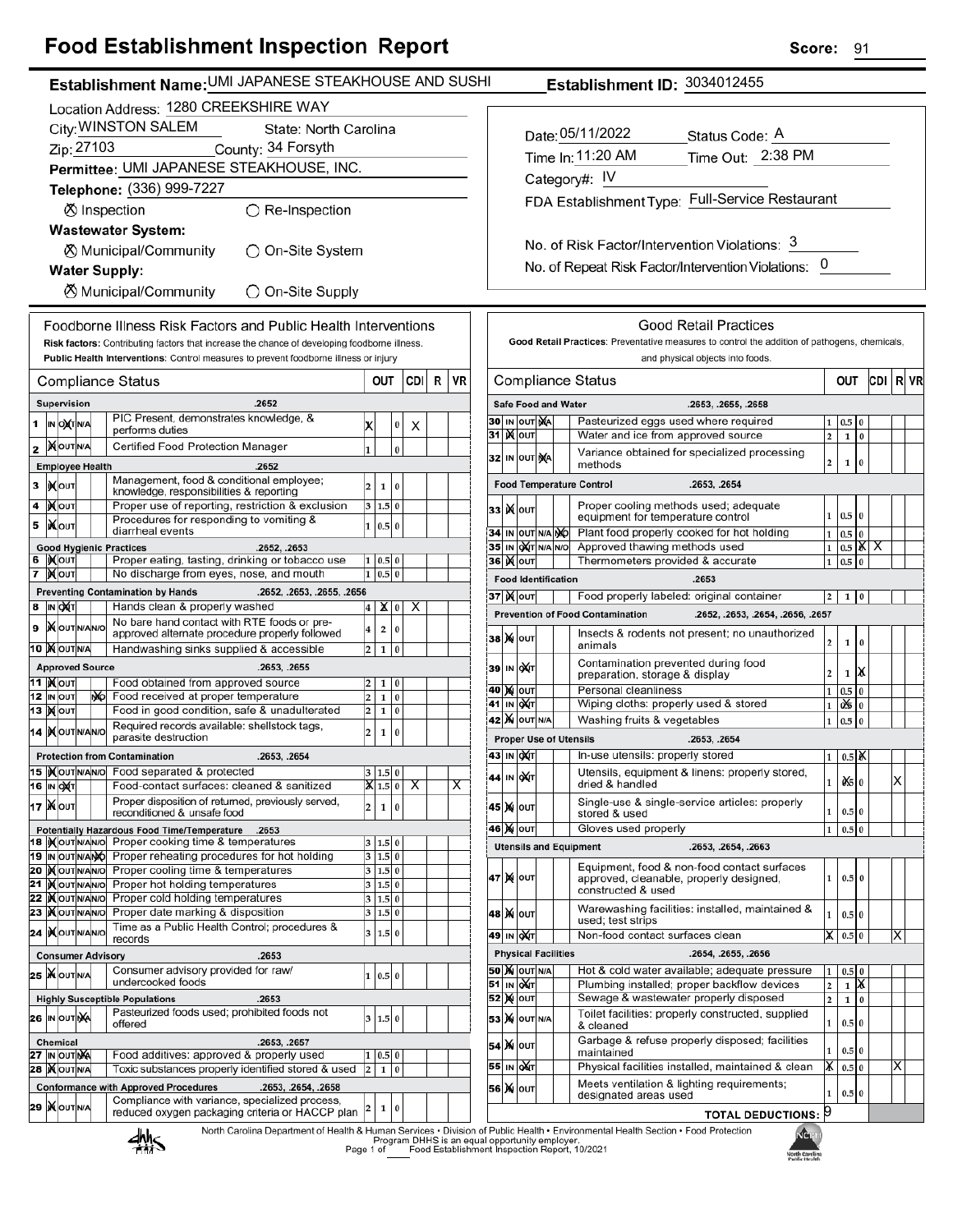## Comment Addendum to Food Establishment Inspection Report

| <u>UMI JAFANLJE 31 LANTUUJE AND JUJI II</u><br>Establishment Name: LOUNGE                                                              | Establishment ID: 3034012455                                                                           |  |  |  |  |  |  |  |
|----------------------------------------------------------------------------------------------------------------------------------------|--------------------------------------------------------------------------------------------------------|--|--|--|--|--|--|--|
| Location Address: 1280 CREEKSHIRE WAY<br>City: WINSTON SALEM<br>State: <sup>NC</sup>                                                   | Date: 05/11/2022<br>$[X]$ Inspection Re-Inspection<br>Comment Addendum Attached?   X<br>Status Code: A |  |  |  |  |  |  |  |
| County: 34 Forsyth<br>Zip: 27103                                                                                                       | Water sample taken? $\Box$ Yes $\Box$ No<br>Category #:  IV                                            |  |  |  |  |  |  |  |
| Wastewater System: X Municipal/Community   On-Site System<br>Water Supply:<br>$\overline{x}$ Municipal/Community $\Box$ On-Site System | Email 1: teamuminc@gmail.com                                                                           |  |  |  |  |  |  |  |
| Permittee: UMI JAPANESE STEAKHOUSE, INC.                                                                                               | Email $2:$                                                                                             |  |  |  |  |  |  |  |
| Telephone: (336) 999-7227                                                                                                              | Email $3:$                                                                                             |  |  |  |  |  |  |  |
| Temperature Observations                                                                                                               |                                                                                                        |  |  |  |  |  |  |  |

| Effective January 1, 2019 Cold Holding is now 41 degrees or less<br>Location<br>Stir Fry Vegetables cooked for immediate service<br>final cook<br>final cook<br>final cook<br>make-unit<br>make-unit | Temp Item<br>165.0<br>162.0<br>160.0<br>176.0<br>38.0<br>36.0 | Location | Temp Item | Location | Temp |
|------------------------------------------------------------------------------------------------------------------------------------------------------------------------------------------------------|---------------------------------------------------------------|----------|-----------|----------|------|
|                                                                                                                                                                                                      |                                                               |          |           |          |      |
|                                                                                                                                                                                                      |                                                               |          |           |          |      |
|                                                                                                                                                                                                      |                                                               |          |           |          |      |
|                                                                                                                                                                                                      |                                                               |          |           |          |      |
|                                                                                                                                                                                                      |                                                               |          |           |          |      |
|                                                                                                                                                                                                      |                                                               |          |           |          |      |
|                                                                                                                                                                                                      |                                                               |          |           |          |      |
| make-unit                                                                                                                                                                                            | 41.0                                                          |          |           |          |      |
| upright cooler                                                                                                                                                                                       | 39.0                                                          |          |           |          |      |
| walk-in cooler                                                                                                                                                                                       | 39.0                                                          |          |           |          |      |
| walk-in cooler                                                                                                                                                                                       | 40.0                                                          |          |           |          |      |
| sushi station                                                                                                                                                                                        | 41.0                                                          |          |           |          |      |
| sushi station                                                                                                                                                                                        | 30.0                                                          |          |           |          |      |
| sushi station                                                                                                                                                                                        | 38.0                                                          |          |           |          |      |
| sushi station                                                                                                                                                                                        | 41.0                                                          |          |           |          |      |
| sushi station                                                                                                                                                                                        | 41.0                                                          |          |           |          |      |
| dish machine                                                                                                                                                                                         | 175.0                                                         |          |           |          |      |
| 3-compartment sink                                                                                                                                                                                   | 127.0                                                         |          |           |          |      |
| 3-compartment sink                                                                                                                                                                                   | 200.0                                                         |          |           |          |      |
| Xiaobin Chen 1-16-27                                                                                                                                                                                 | 000.0                                                         |          |           |          |      |
|                                                                                                                                                                                                      |                                                               |          |           |          |      |

| First<br>Person in Charge (Print & Sign): Xiaobin                                                                  | Chen                                                                                  | Last                                          |                                                             |  |
|--------------------------------------------------------------------------------------------------------------------|---------------------------------------------------------------------------------------|-----------------------------------------------|-------------------------------------------------------------|--|
| First                                                                                                              |                                                                                       | Last                                          |                                                             |  |
| Regulatory Authority (Print & Sign): Victoria                                                                      | Murphy                                                                                |                                               |                                                             |  |
| REHS ID: 2795 - Murphy, Victoria                                                                                   |                                                                                       |                                               | Verification Required Date: 05/12/2022                      |  |
| REHS Contact Phone Number: (336) 703-3814<br>North Carolina Department of Health & Human Services<br>$\frac{1}{2}$ | ● Division of Public Health<br>DHHS is an equal opportunity employer.<br>Page 1 of __ | Food Establishment Inspection Report, 10/2021 | • Food Protection Program<br>● Environmental Health Section |  |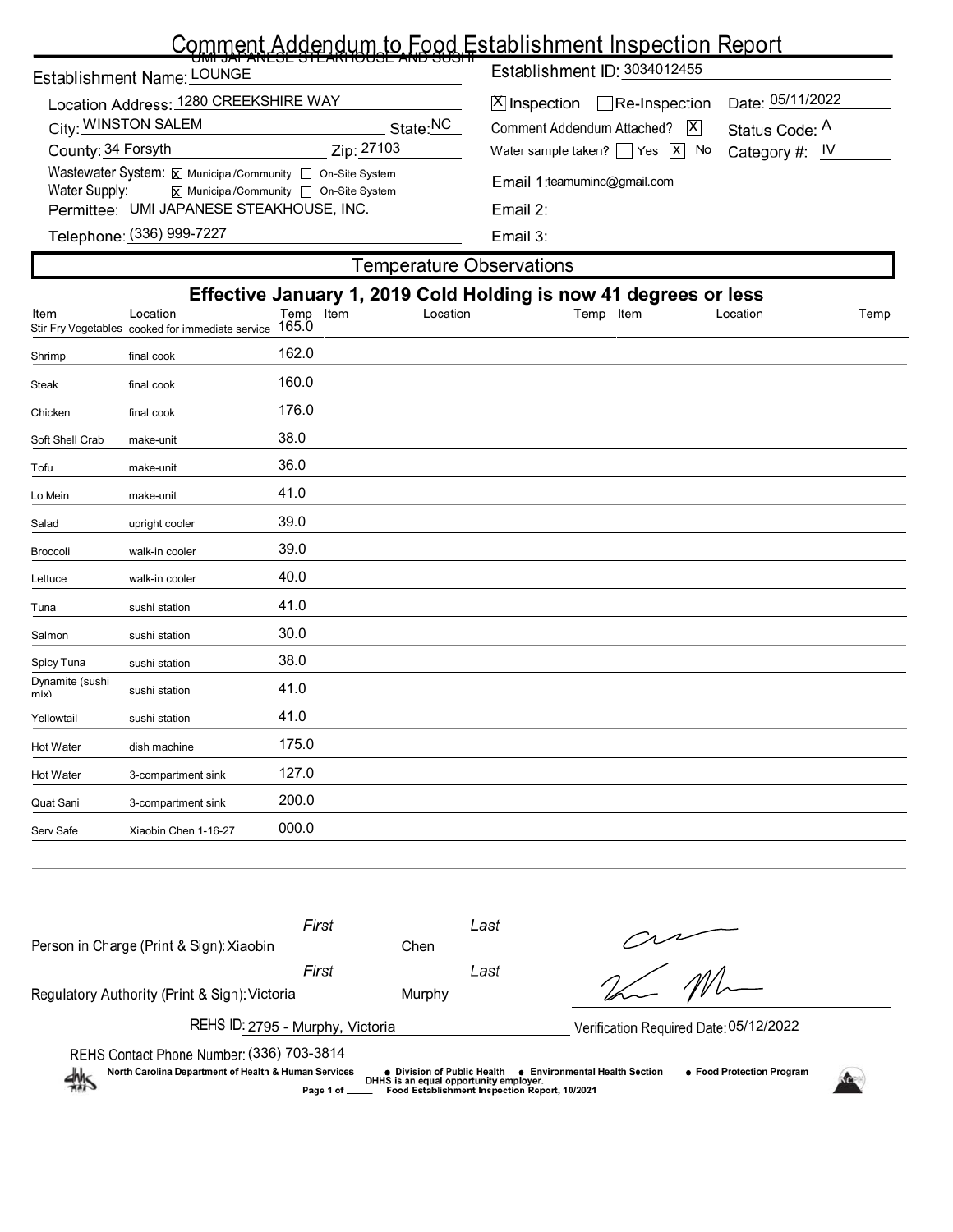**Establishment Name:** UMI JAPANESE STEAKHOUSE AND SUSHI LOUNGE **Establishment ID:** 3034012455

**Date:** 05/11/2022 **Time In:** 11:20 AM **Time Out:** 2:38 PM

## **Observations and Corrective Actions**

Violations cited in this report must be corrected within the time frames below, or as stated in sections 8-405.11 of the food code.

- 1 2-103.11 Person in Charge-PF: An employee was observed contacting raw beef and shrimp and proceeded to plate fried rice for immediate service without discarding soiled gloves and washing hands./dishes were sanitizing in a solution of 0 ppm at the 3 compartment sink. The person in charge shall ensure that: (D) employees are effectively cleaning their hands, by routinely monitoring the employees' handwashing.(K) Employees are properly sanitizing cleaned multiuse equipment and utensils before they are reused, through routine monitoring of solution temperature and exposure time for hot water sanitizing, and chemical concentration, pH, temperature, and exposure time for chemical sanitizing. CDI: After education, the employee discarded soiled gloves and properly washed hands before retrieving gloves and the fried rice was voluntarily discarded. A sanitizer solution of 200 ppm quat was produced and dishes were properly sanitized.
- 8 2-301.14 When to Wash-P: An employee was observed contacting raw beef and shrimp and proceeded to plate fried rice for immediate service without discarding soiled gloves and washing hands. Food employees shall clean their hands and exposed portions of their arms as specified under § 2-301.12 immediately before engaging in food preparation including working with exposed food, clean equipment and utensils, and unwrapped single-service and single-use articles. CDI: After education, the employee discarded soiled gloves and properly washed hands before retrieving gloves
- 16 4-601.11 (A) Equipment, Food-Contact Surfaces, Nonfood Contact Surfaces, and Utensils-REPEAT-P: The following items were stored soiled in the clean dish area: 3 plates and 3 stacks of metal pans. Food-contact surfaces shall be clean to sight and touch. VR: A verification is required by 5/12/22. Contact Victoria Murphy at murphyvl@forsyth.cc or (336)703-3813.//4-602.11 Equipment Food-Contact Surfaces and Utensils - Frequency-P: After cutting raw fish, an employee was observed wiping the utensils with a dry towel and placing them in a clean container to be used again./An employee was observed cutting raw chicken on a cutting board and flipping the board to the opposite side to use for other food preparation, without first wash, rinsing, and sanitizing. (A) Equipment food-contact surfaces and utensils shall be cleaned: (1) Except as specified in  $\P$  (B) of this section, before each use with a different type of raw animal food such as beef, fish, lamb, pork, or poultry; (2) Each time there is a change from working with raw foods to working with ready-to-eat foods; (3) Between uses with raw fruits and vegetables and with potentially hazardous foods. (5) At any time during the operation when contamination may have occurred. CDI: After education, the employees placed items in the warewashing area to be wash, rinsed, and sanitized appropriately.
- 35 3-501.13 Thawing-PF: Packages of vacuumed sealed tuna were thawing without first being removed from packaging as instructed per manufacturer's instruction. Potentially hazardous food shall be thawed: (E) Reduced oxygen packaged fish that bears a label indicating that it is to be kept frozen until time of use shall be removed from the reduced oxygen environment. CDI: The PIC was informed on the proper way to thaw fish.
- 39 3-305.11 Food Storage Preventing Contamination from the Premises-C: A box of chicken was stored on the floor/a cooler of ice for putting on sushi plates were stored on the floor. (A) Except as specified in ¶¶ (B) and (C) of this section, FOOD shall be protected from contamination by storing the FOOD:(1) In a clean, dry location;(2) Where it is not exposed to splash, dust, or other contamination; and (3) At least 15 cm (6 inches) above the floor.
- 41 3-304.14 Wiping Cloths, Use Limitations-C: An employee was observed cleaning a surface contaminated with raw chicken with a towel that was stored in a sanitizer solution of 0ppm. (B) Cloths in-use for wiping counters and other EQUIPMENT surfaces shall be:(1) Held between uses in a chemical sanitizer solution at a concentration specified under § 4-501.114;
- 43 3-304.12 In-Use Utensils, Between-Use Storage-C: A scoop for ice was stored in a container of standing water. During pauses in food preparation or dispensing, food preparation and dispensing utensils shall be stored: (D) In running water of sufficient velocity to flush particulates to the drain, if used with moist food such as ice cream or mashed potatoes;(E) In a clean, protected location if the utensils, such as ice scoops, are used only with a food that is not potentially hazardous food or(F) In a container of water if the water is maintained at a temperature of at least 57oC (135oF) and the container is cleaned at a frequency specified under Subparagraph 4-602.11(D)(7).
- 44 4-901.11 Equipment and Utensils, Air-Drying Required-REPEAT-C: Several stacks of dishes were stacked and stored wet. After cleaning and sanitizing, equipment and utensils shall be air-dried.
- 49 4-602.13 Nonfood Contact Surfaces-REPEAT-C: Cleaning is needed to/on the following: fan covers, ceilings in the walk-in cooler,fryers, flat top grill,glass cooler at the bar, over head shelving. Nonfood-contact surfaces of equipment shall be cleaned at a frequency necessary to preclude accumulation of soil residues.
- 51 5-205.15 System Maintained in Good Repair-C: A leak at pipe in mechanical warewashing area. Plumbing fixtures shall be maintained in good repair.
- 55 6-501.11 Repairing Premises, Structures, Attachments, and Fixtures Methods-REPEAT-C: Recaulk around toilets in the employees restroom/recaulk around sinks in warewashing area/recaulk around handwashing sink in the sushi area./regrout in